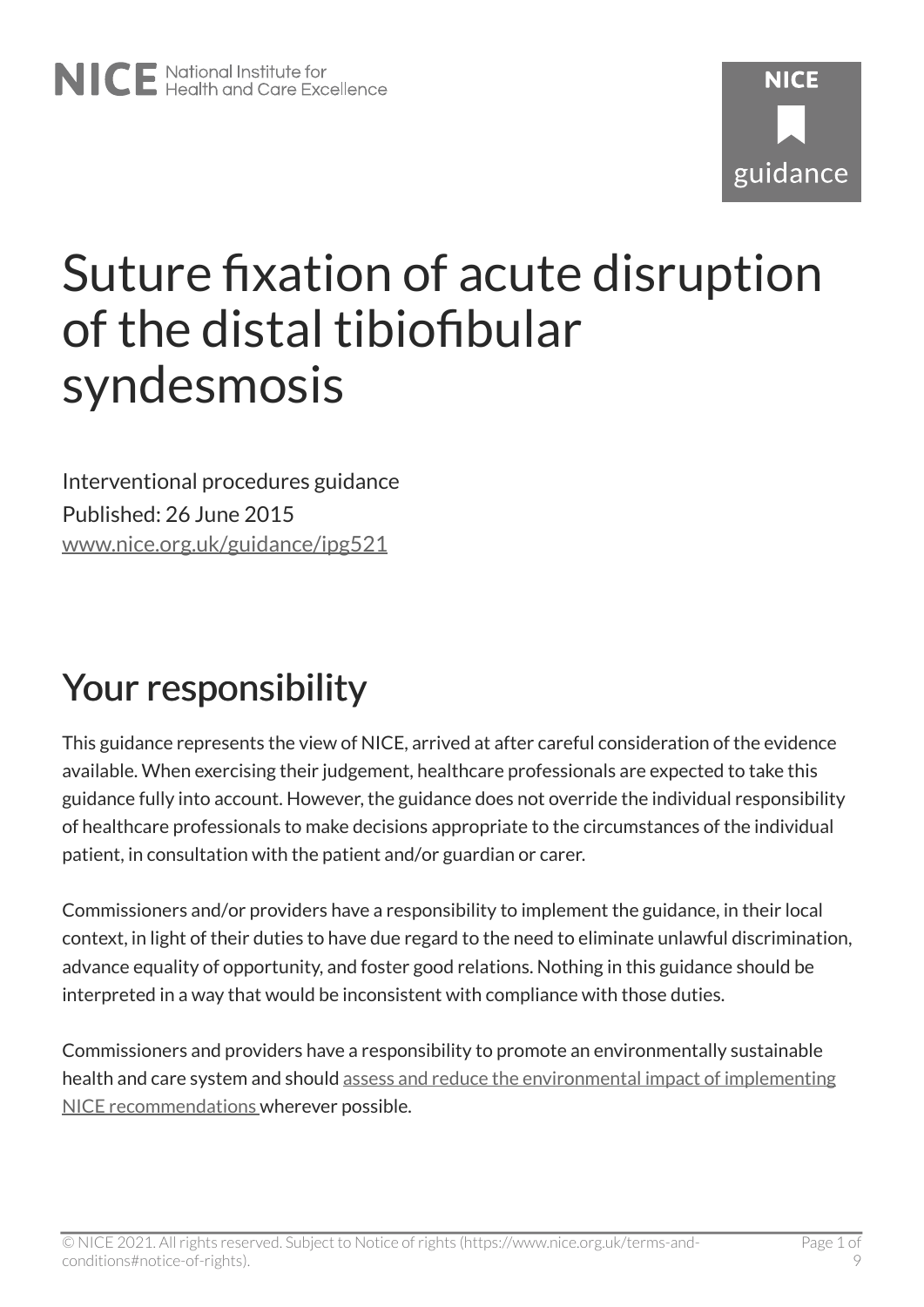#### 1 Recommendations

1.1 Current evidence on the efficacy and safety of suture fixation of acute disruption of the distal tibiofibular syndesmosis is adequate to support the use of this procedure provided that normal arrangements are in place for clinical governance, consent and audit.

#### 2 Indications and current treatments

- 2.1 Syndesmotic injuries at the ankle joint are injuries to the ligaments that connect the tibia and fibula. They are the most severe ligament injuries to the ankle, and occur either in isolation or at the same time as an ankle fracture. The most common mechanisms causing syndesmotic injuries are external rotation and/or hyperdorsiflexion. These injuries can occur during activities such as sports or dancing, and from falls or slipping on ice. Patients with isolated syndesmotic injuries such as acute ankle sprains have acute ankle instability, pain and functional problems.
- 2.2 Isolated syndesmotic injuries can sometimes be treated conservatively with immobilisation, limited weight bearing, ankle exercises, compression and elevation. Distal tibiofibular syndesmosis, syndesmotic injuries with persistent symptoms and all syndesmotic injuries occurring with ankle fractures are normally treated by surgical rigid fixation with syndesmotic screws (either single or double screws). The screws are often removed at a subsequent operation. Other fixation methods include bolt fixation and syndesmotic hooks, both of which may also be removed at a subsequent operation, and staples or direct repair.
- 2.3 Anatomical reduction of the syndesmosis is desirable because any abnormal shift of the talus in the ankle mortise causes development of early and progressive osteoarthritis.

### 3 The procedure

3.1 Suture fixation of acute disruption of the distal tibiofibular syndesmosis is done with the patient in the supine position, either under general or spinal anaesthesia, with antibiotic prophylaxis and tourniquet control. An incision is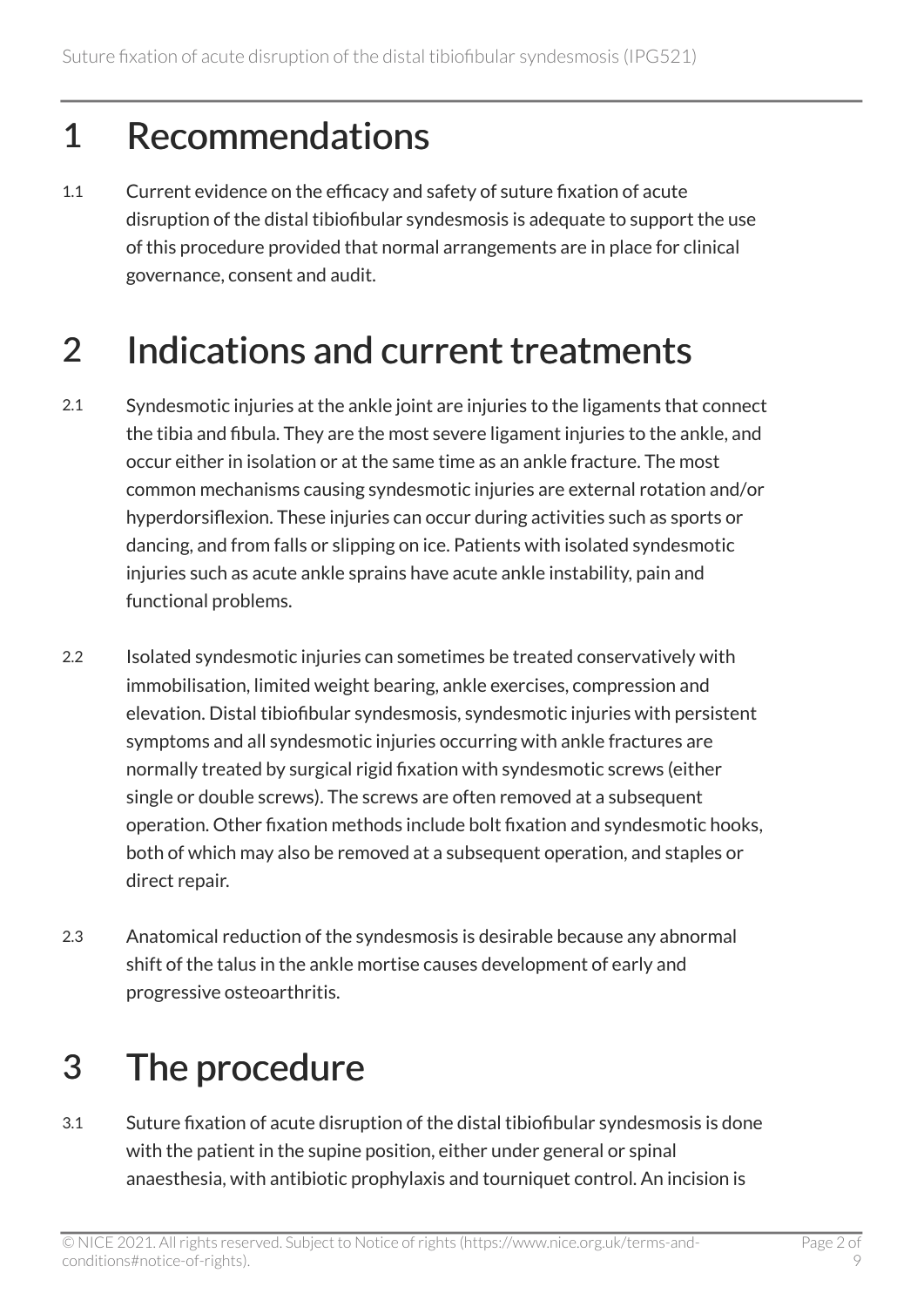made on the lateral aspect of the ankle to access the joint. If there is any associated fracture of the tibia or fibula, this is first reduced and internally fixed using standard ankle fixation techniques. After fracture fixation, syndesmosis integrity is evaluated using either a hook test or an external rotation test under intraoperative fluoroscopy. The syndesmosis is reduced to obtain precise anatomical alignment, and maintained in position using a clamp with the ankle in a neutral position.

- 3.2 A small tunnel is drilled through the fibula and the tibia under image guidance. A polyethylene-based suture loop, threaded with an oblong metal button, is then inserted through the tunnel (and the vacant hole in a fracture fixation plate, if used) using a needle. After it has passed through the tibia, the button is pulled back so that it lies flat against the medial cortex of the tibia. The ends of the suture loop on the lateral side of the fibula are pulled tight against the fibula (or the fracture fixation plate) and secured by drawing a second metal button onto the surface of the fibula or the plate. Once both buttons are flush with the bone, a small knot is made with the free ends of the loop to secure the system and stabilise the joint. If additional stability is needed, a second suture loop can be inserted through the same or another tunnel.
- 3.3 The incisions are closed and the ankle is placed in a below-the-knee cast. The ankle should be non-weight bearing for the first 2 weeks, partial weight bearing from 2 weeks to 6 weeks, and full weight bearing after 6 weeks. Rehabilitation is provided once the ankle has healed. The polyethylene-based suture loop is usually left in place. The potential advantages of this procedure include a more rapid return to weight bearing, maintenance of physiological micro-motion between the tibia and the fibula, and avoiding further surgery to remove the device.

### 4 Efficacy

This section describes efficacy outcomes from the published literature that the Committee considered as part of the evidence about this procedure. For more detailed information on the evidence, see the [interventional procedure overview](http://www.nice.org.uk/Guidance/IPG521/Evidence).

4.1 A randomised controlled trial of 70 patients with acute ankle syndesmosis rupture compared suture fixation (n=34) against screw fixation (n=36). Sixty-five patients completed the study (suture fixation, n=33; screw fixation,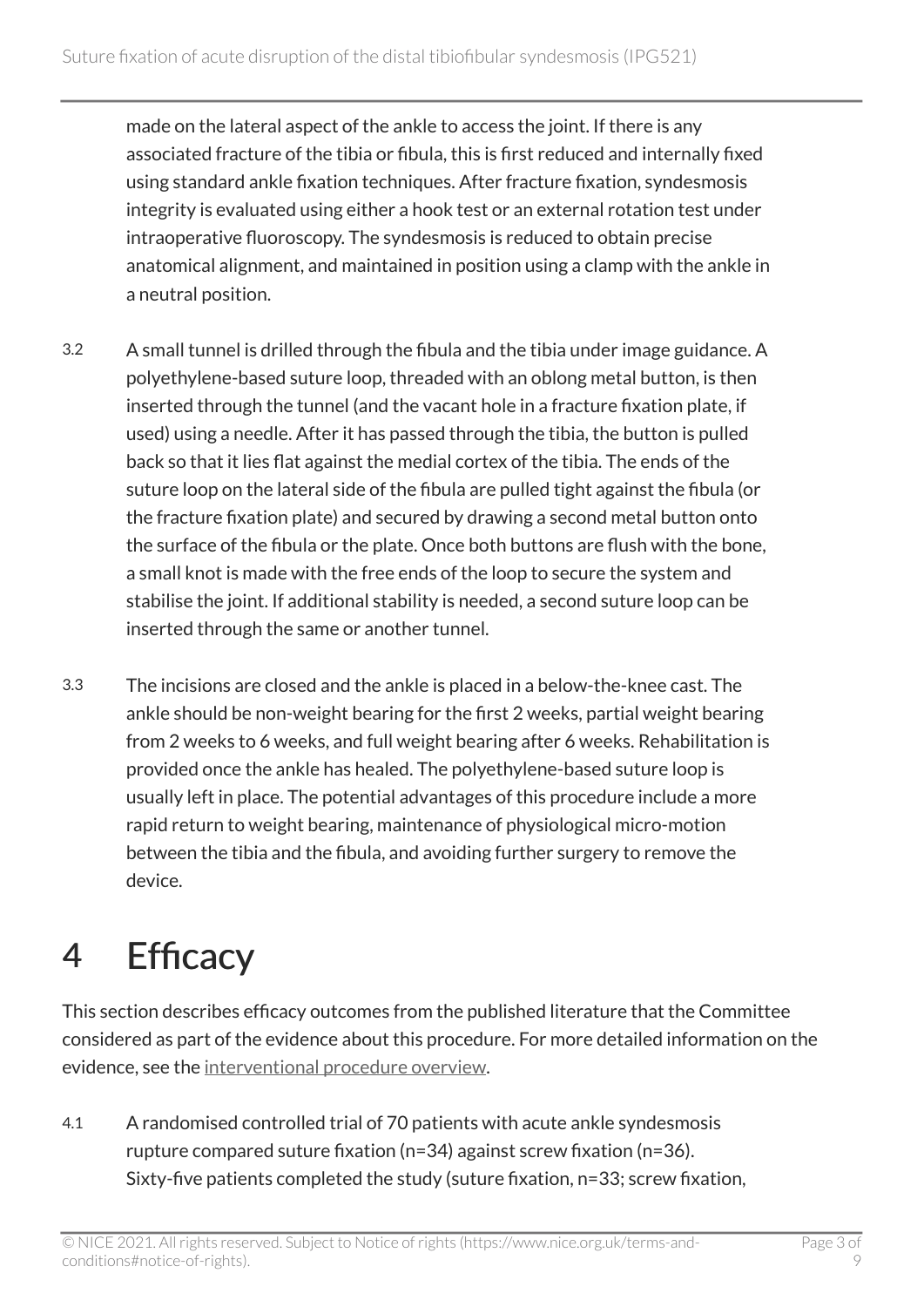n=32) and were included in the analysis. The study reported that patients with suture fixation had significantly better functional scores than those in the screw fixation group (measured with the Olerud and Molander Ankle Score) at 12 months (93.3 versus 87.6, p=0.046), but the difference was not significant at 3 months (68.8 versus 60.2, p=0.067) or at 6 months (84.2 versus 76.9, p=0.082). Statistically significantly better American Orthopaedic Foot and Ankle Society (AOFAS) scores were seen at 3 months in the suture fixation group compared with the screw fixation group (78.6 versus 70.6, p=0.016), but these were not significant at 6 months (87.1 versus 83.8, p=0.260) or at 12 months (93.1 vs 89.9, p=0.260). A retrospective case series of 49 patients with ankle diastasis treated with suture fixation (a slightly modified technique was used in 31 patients) reported that the mean AOFAS score was 85.57 and the mean Foot and Ankle Disability Index score was 81.20 at a 24-month average follow-up.

- 4.2 A non-randomised comparative study of 50 patients with distal tibiofibular diastasis comparing suture fixation (n=25) against screw fixation (n=25) reported no significant difference in the average time to full weight bearing between the suture fixation group and the screw fixation group at an average follow-up of 10.8 months and 8.2 months respectively (mean time 5.5 weeks versus 10.5 weeks, but the difference was not significant).
- 4.3 The randomised controlled trial of 70 patients reported that there were no significant differences in return to previous work or sporting activities between the suture fixation and screw fixation groups at 12-month follow-up (return to work, 97% versus 88%, p=0.19; return to sporting activities, 79% versus 69%, p=0.41).
- 4.4 The randomised controlled trial of 70 patients reported that adequate syndesmosis reduction was achieved in both groups. Patients in the screw fixation group had a statistically significantly higher mean radiological 'loss of reduction' compared with those in the suture fixation group (medial clear space 0.41 mm versus 0.05 mm, p=0.02; lateral tibiofibular clear space 1.34 mm versus 0.32 mm, p=0.0005).
- 4.5 The randomised controlled trial of 70 patients reported no significant difference in the range of ankle motion (dorsal and plantar flexion, and ankle circumference) or in ankle pain (Visual Analogue Scale for pain) between the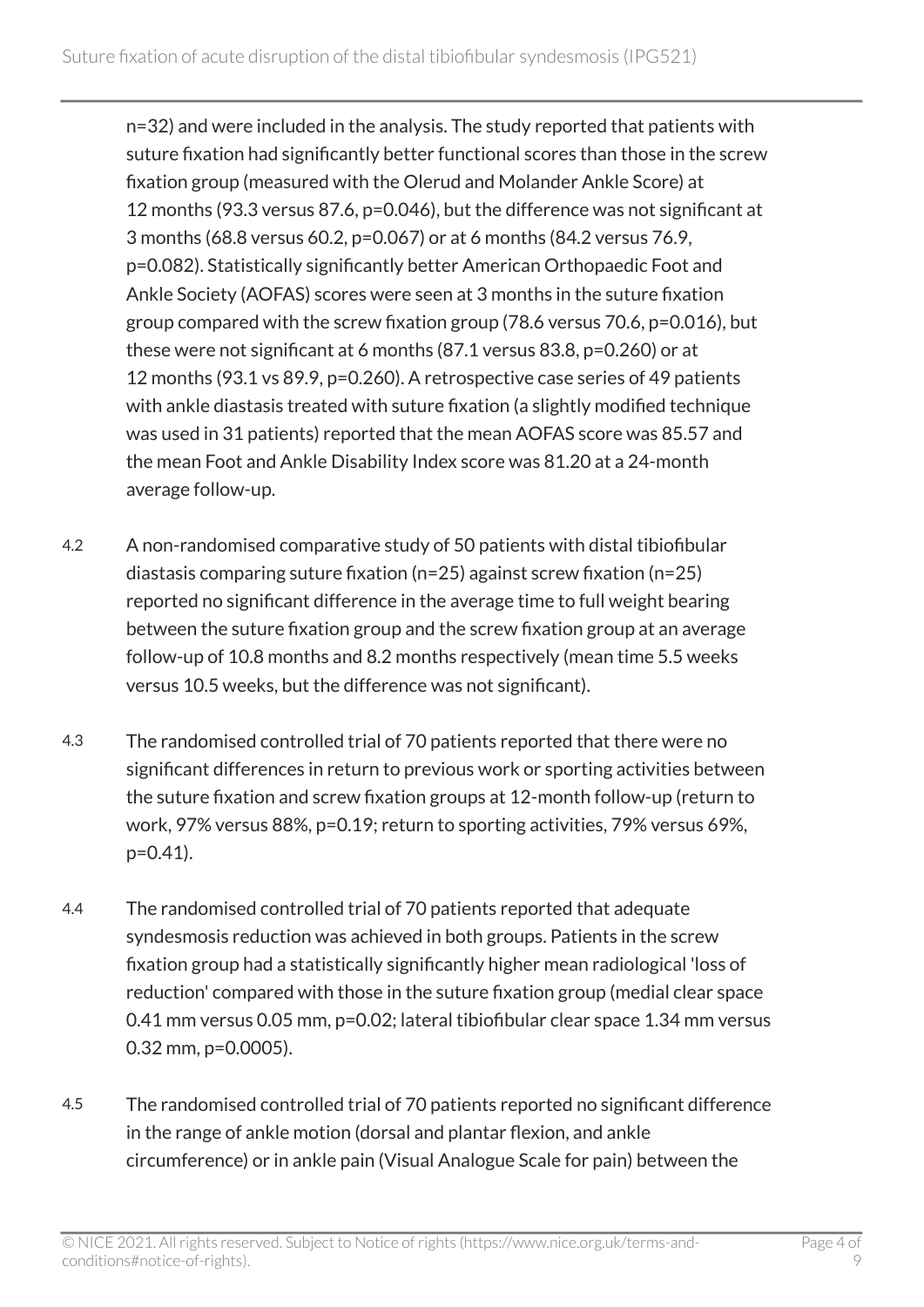screw and suture fixation groups at 6- and 12-month follow-up.

- 4.6 A retrospective comparative case series of 35 patients (12 in the suture fixation group and 23 in the screw fixation group) reported that no patients in the suture fixation group had recurrent diastasis at discharge, while 1 patient in the screw fixation group had syndesmotic diastasis.
- 4.7 The specialist advisers listed key efficacy outcomes as maintaining ankle stability and anatomic reduction of the tibiofibular syndesmosis, and assessment of ankle pain, function and range of movement using common foot and ankle scoring systems (the AOFAS score, the Olerud and Molander Ankle Score and the Manchester–Oxford Foot Questionnaire).

#### 5 Safety

This section describes safety outcomes from the published literature that the Committee considered as part of the evidence about this procedure. For more detailed information on the evidence, see the [interventional procedure overview](http://www.nice.org.uk/Guidance/IPG521/Evidence).

- 5.1 Device removal was reported in: 25% (6/24) of patients in a retrospective case series of 24 patients at a mean follow-up of 20 months; 17% (3/18) of patients treated with a standard suture technique in a case series of 49 patients at a mean follow-up of 24 months; 8% (8/102) of patients in a retrospective case series of 102 patients at a median follow-up of 85 days; 17% (2/12) of patients in the suture fixation group in a retrospective comparative case series of 35 patients at a mean follow-up of 12.4 weeks; and 11% (4/37) of patients in a retrospective case series of 37 patients at a mean follow-up of 23.6 months. The reported reasons for device removal in these studies included: prominent knot causing local skin irritation a few months after surgery (n=10); persistent pain with activity and restriction of motion in the ankle (n=1); deep wound infection or infectious sinus formation on the lateral side (n=2); osteomyelitis surrounding the device (n=3); radiological track widening (caused by painful aseptic osteolysis, n=2); failed stabilisation of the syndesmosis (n=2); unexplained pain (n=1); small stitch abscess in the medial ankle wound (n=1); peroneal nerve injury with neuropraxia (n=1); and osteochondral defect (n=1).
- 5.2 Subsidence of the suture buttons into the bone (caused by osteolysis of the bone adjacent to the buttons) was reported in 17% (4/24) of patients in the case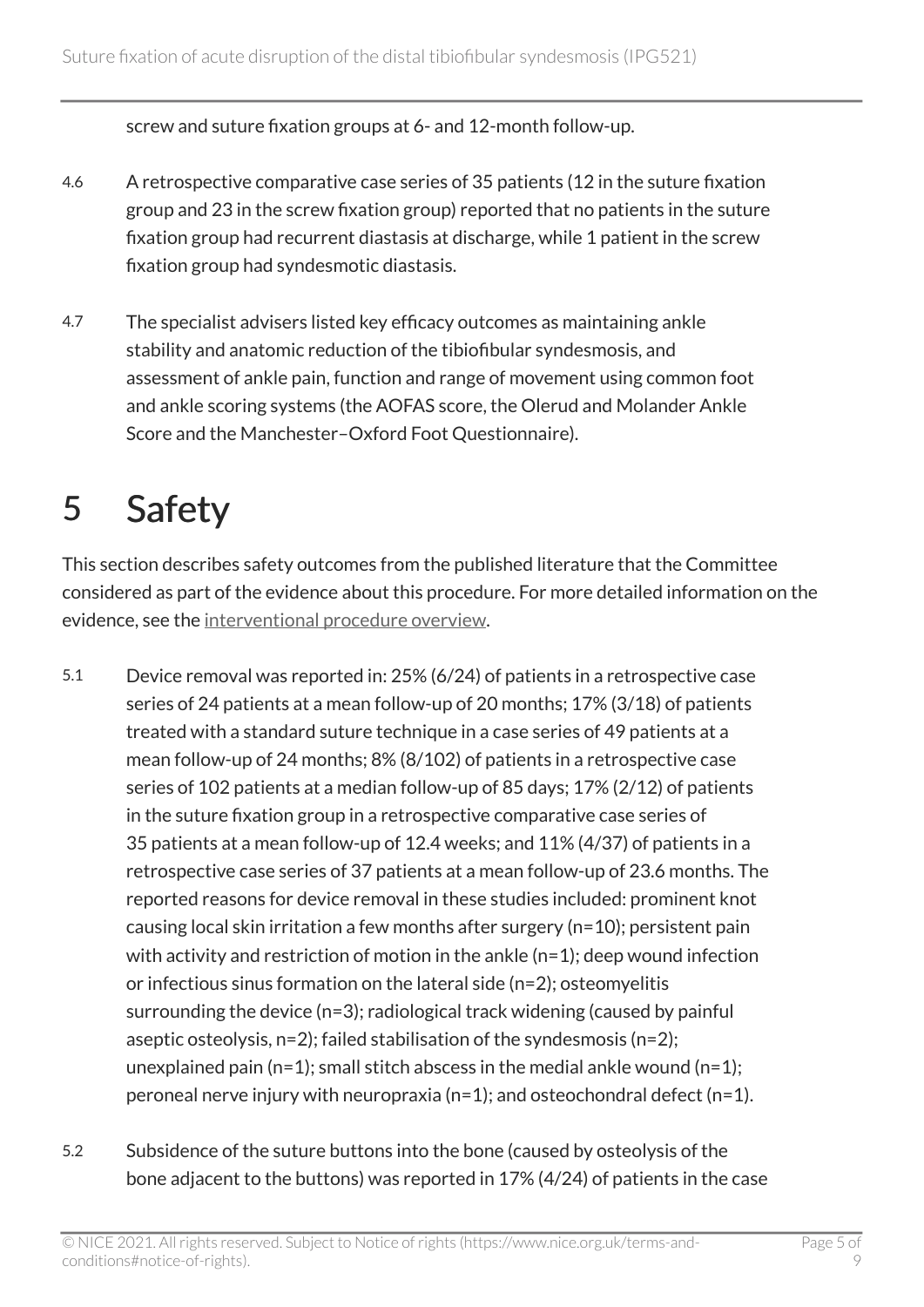series of 24 patients. The suture buttons subsided 2–4 mm into the cortex of either the fibula or tibia, seen on final radiographs at 32-month mean follow-up.

- 5.3 Non-fatal pulmonary emboli and symptomatic deep vein thrombosis were each reported in 2% (2/102) of patients in the case series of 102 patients at a median follow-up of 85 days (further details were not reported).
- 5.4 Tibialis anterior tendon entrapment from the medial suture button in close proximity to the peroneal nerve was reported in the immediate postoperative period after double-suture fixation in a case report of 1 patient with re-fracture of a Weber B, bimalleolar ankle fracture and distal tibiofibular diastasis. The suture and a screw were removed and a second suture was inserted through the plate. Paraesthesia resolved completely and the patient returned to pre-fracture mobility after 6 weeks.
- 5.5 Heterotopic ossification within the syndesmosis intraosseous ligaments adjacent to the sutures (seen on computed tomography) was reported in 13% (3/24) of patients in the case series of 24 patients.
- 5.6 Distal tibiofibular synostosis after suture fixation of an ankle fracture with syndesmotic instability was reported in a case report of 1 patient. Six weeks after surgery, radiographs showed some signs of callus formation between the tibia and the fibular, but synostosis and anterior ankle pain occurred at 1-year follow-up (management details were not reported).
- 5.7 Enlargement of suture drill holes in the tibia and fibula were reported in some patients in the case series of 24 patients. Further details were not reported.
- 5.8 Acute fracture of the tibia and fibula through the suture button fixation tunnel, previously done for syndesmotic disruption, was reported in a case report of 1 patient. The suture device was removed without difficulty and open reduction and internal fixation of the fracture were done. At 12-month follow-up, the patient returned to high-intensity sport activity and radiographs revealed a well-healed tibia and fibula.
- 5.9 In addition to safety outcomes reported in the literature, specialist advisers are asked about anecdotal adverse events (events which they have heard about) and about theoretical adverse events (events which they think might possibly occur,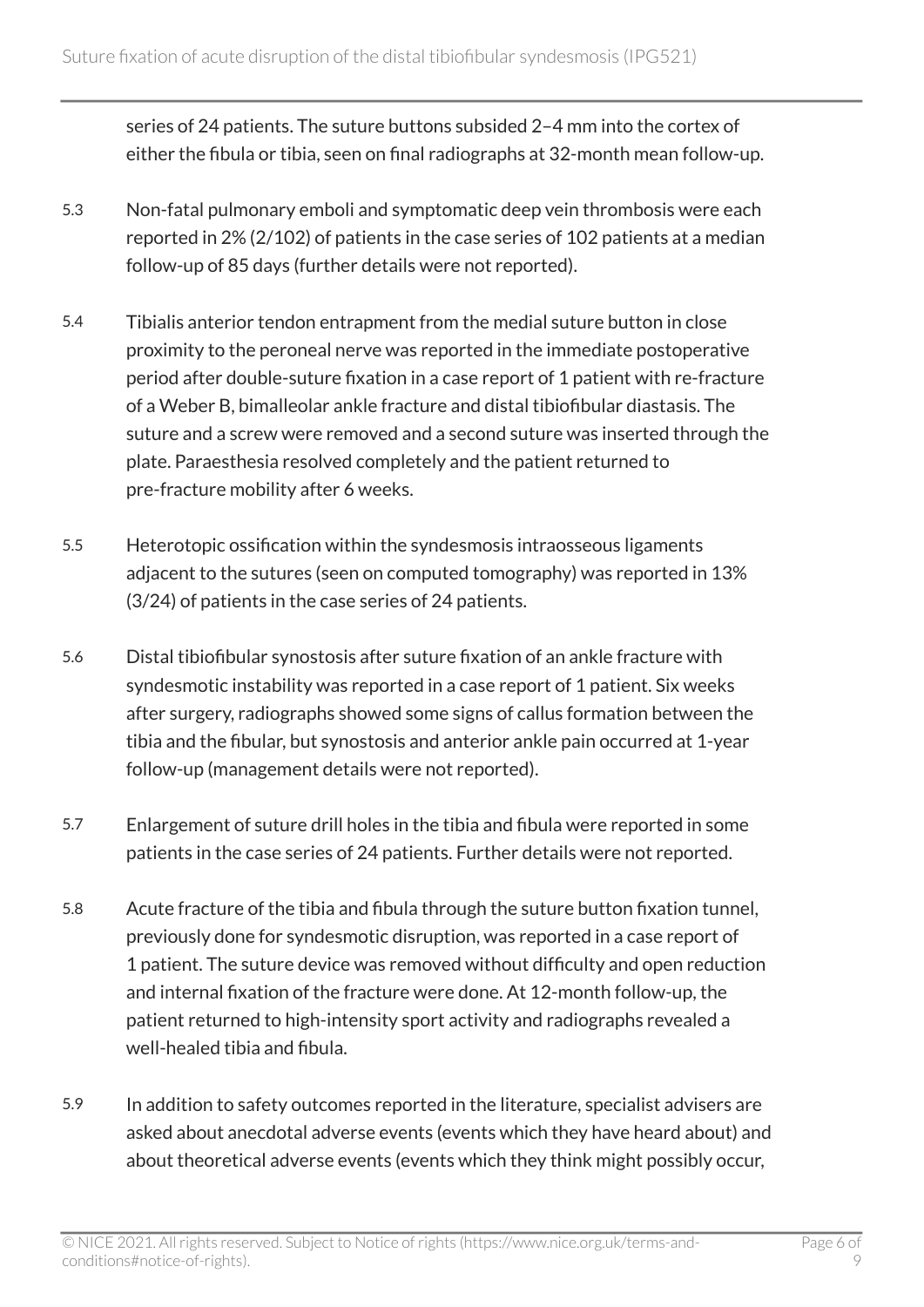even if they have never done so). For this procedure, specialist advisers listed the following anecdotal adverse events: difficulty with tightening the device sufficiently, and malreduction or failure of the fixation because of soft tissue interposition (medial button). They considered that the following were theoretical adverse events: loss of fixation or stability of the syndesmosis (rediastasis), especially in older people who have osteopenia or osteoporosis, malreduction of the syndesmosis before fixation, and suture failure.

#### 6 Committee comments

- 6.1 The Committee noted that suture fixation of acute disruption of the distal tibiofibular syndesmosis may be followed less frequently by reoperation for device removal compared with fixation by screws. It was also advised that there is a theoretical advantage with the less-rigid fixation provided by sutures, which may allow some normal movement of the fibula.
- 6.2 The Committee was advised that there are significant differences between the suture and screw fixation techniques, and that using a precise suture knotting technique is particularly important in avoiding subsequent problems.
- 6.3 The Committee noted the paucity of long-term follow-up data but it was advised that these data would be difficult to collect and it perceived no special long-term safety concerns. Nevertheless, it recognised that publication of long-term outcomes (of at least 5 years) could guide future use of this procedure.

### 7 Further information

7.1 For related NICE guidance, see the [NICE website](http://www.nice.org.uk/).

#### Information for patients

NICE has produced information on this procedure for patients and carers [\(information for the](http://www.nice.org.uk/guidance/IPG521/InformationForPublic) [public\)](http://www.nice.org.uk/guidance/IPG521/InformationForPublic). It explains the nature of the procedure and the guidance issued by NICE, and has been written with patient consent in mind.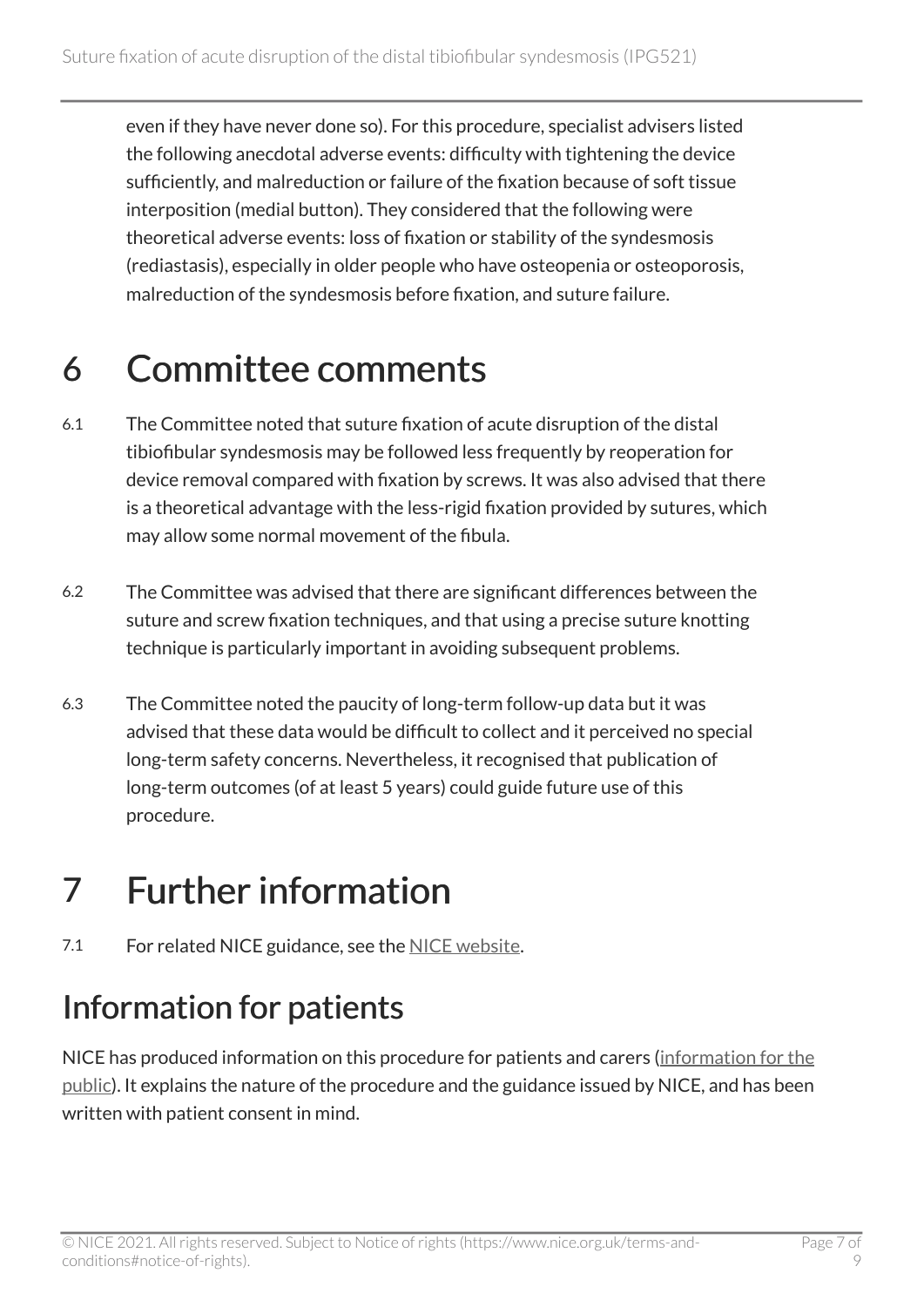### About this guidance

NICE interventional procedures guidance makes recommendations on the safety and efficacy of the procedure. It does not cover whether or not the NHS should fund a procedure. Funding decisions are taken by local NHS bodies after considering the clinical effectiveness of the procedure and whether it represents value for money for the NHS.

This guidance was developed using the NICE [interventional procedures guidance process](https://www.nice.org.uk/About/What-we-do/Our-Programmes/NICE-guidance/NICE-interventional-procedures-guidance).

We have produced [information for the public](http://www.nice.org.uk/guidance/IPG521/InformationForPublic) explaining this guidance. Information about the [evidence](http://www.nice.org.uk/guidance/IPG521/evidence) the guidance is based on is also available.

NICE produces guidance, standards and information on commissioning and providing high-quality healthcare, social care, and public health services. We have agreements to provide certain NICE services to Wales, Scotland and Northern Ireland. Decisions on how NICE guidance and other products apply in those countries are made by ministers in the Welsh government, Scottish government, and Northern Ireland Executive. NICE guidance or other products may include references to organisations or people responsible for commissioning or providing care that may be relevant only to England.

#### Your responsibility

This guidance represents the views of NICE and was arrived at after careful consideration of the available evidence. Healthcare professionals are expected to take it fully into account when exercising their clinical judgement. This guidance does not, however, override the individual responsibility of healthcare professionals to make appropriate decisions in the circumstances of the individual patient, in consultation with the patient and/or guardian or carer.

Implementation of this guidance is the responsibility of local commissioners and/or providers. Commissioners and providers are reminded that it is their responsibility to implement the guidance, in their local context, in light of their duties to have due regard to the need to eliminate unlawful discrimination, advance equality of opportunity and foster good relations. Nothing in this guidance should be interpreted in a way that would be inconsistent with compliance with those duties.

#### Copyright

© National Institute for Health and Care Excellence 2015. All rights reserved. NICE copyright material can be downloaded for private research and study, and may be reproduced for educational and not-for-profit purposes. No reproduction by or for commercial organisations, or for